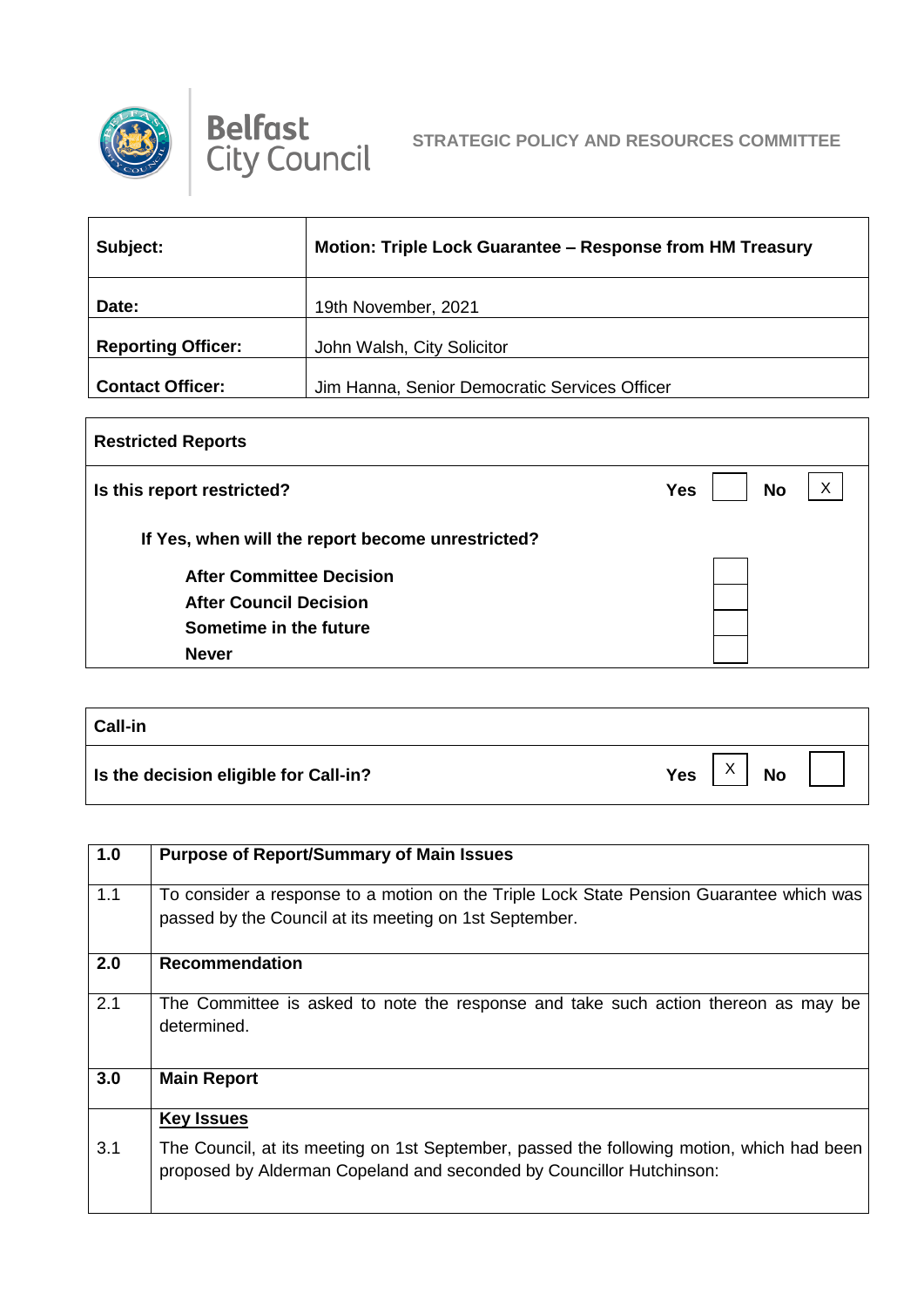|     | "As the Chair of the Reference Group on Older People, I am deeply concerned at                  |
|-----|-------------------------------------------------------------------------------------------------|
|     | the consequences for local pensioners, should the Government move to end the                    |
|     | State Pension "Triple Lock Guarantee", which was introduced in 2010 to inflation                |
|     | proof the UK state pension.                                                                     |
|     |                                                                                                 |
|     | Accordingly, the Council agrees to write to the Chancellor of the Exchequer,                    |
|     | requesting him to honour the "Triple Lock Guarantee", thereby ensuring the real                 |
|     | time, real value of the State Pension.                                                          |
|     | The Council is aware of other proposed reforms which may be used to camouflage                  |
|     | a diluting of the "State Pension Triple Lock Guarantee".  This is not acceptable.               |
|     |                                                                                                 |
|     | The Council also notes the Government's decision to cut the Universal Credit and                |
|     | Working Tax Credit uplift and reiterates its call for the uplift to be retained."               |
| 3.2 | A response has been received from the Rt. Hon. Simon Clark MP, the Minister responsible for     |
|     | public spending. A copy of the response is attached.                                            |
|     |                                                                                                 |
| 3.3 | The Minister begins by pointing out that the Government is committed to ensuring that older     |
|     | people are able to live with the dignity and respect which they deserve and that the State      |
|     | Pension is the foundation of state support for older people.                                    |
|     | He explains that, since 2010, the State Pension has been uprated by the highest of average      |
| 3.4 | earnings growth, price inflation or 2.5%, an approach known as the Triple Lock. The full basic  |
|     |                                                                                                 |
|     | State Pension in 2021/22 is, compared to 2010, over £2,050 a year higher in cash terms and      |
|     | over £875 a year higher in real terms.                                                          |
| 3.5 | He then makes reference to other support available beyond the State Pension, such as Winter     |
|     | Fuel Payments and free eye tests, NHS prescriptions and bus passes. Some pensioners may         |
|     | also qualify for means tested benefits, including Pension Credit and Housing Benefit.           |
|     |                                                                                                 |
| 3.6 | The Minister explains that, last year, the Government delivered primary legislation to increase |
|     | State Pensions by 2.5%, at a time when earnings had fallen and price inflation had increased    |
|     | by half a percentage point. If this action had not been taken, State Pensions would have been   |
|     | frozen.                                                                                         |
|     |                                                                                                 |
| 3.7 | Due to the effect of the pandemic and furlough on the labour market, reported average wage      |
|     | growth has increased markedly to above 8% which is an anomaly. Increasing pensions by           |
|     | more than 8% this year would be unfair, unsustainable and hugely costly.                        |
|     |                                                                                                 |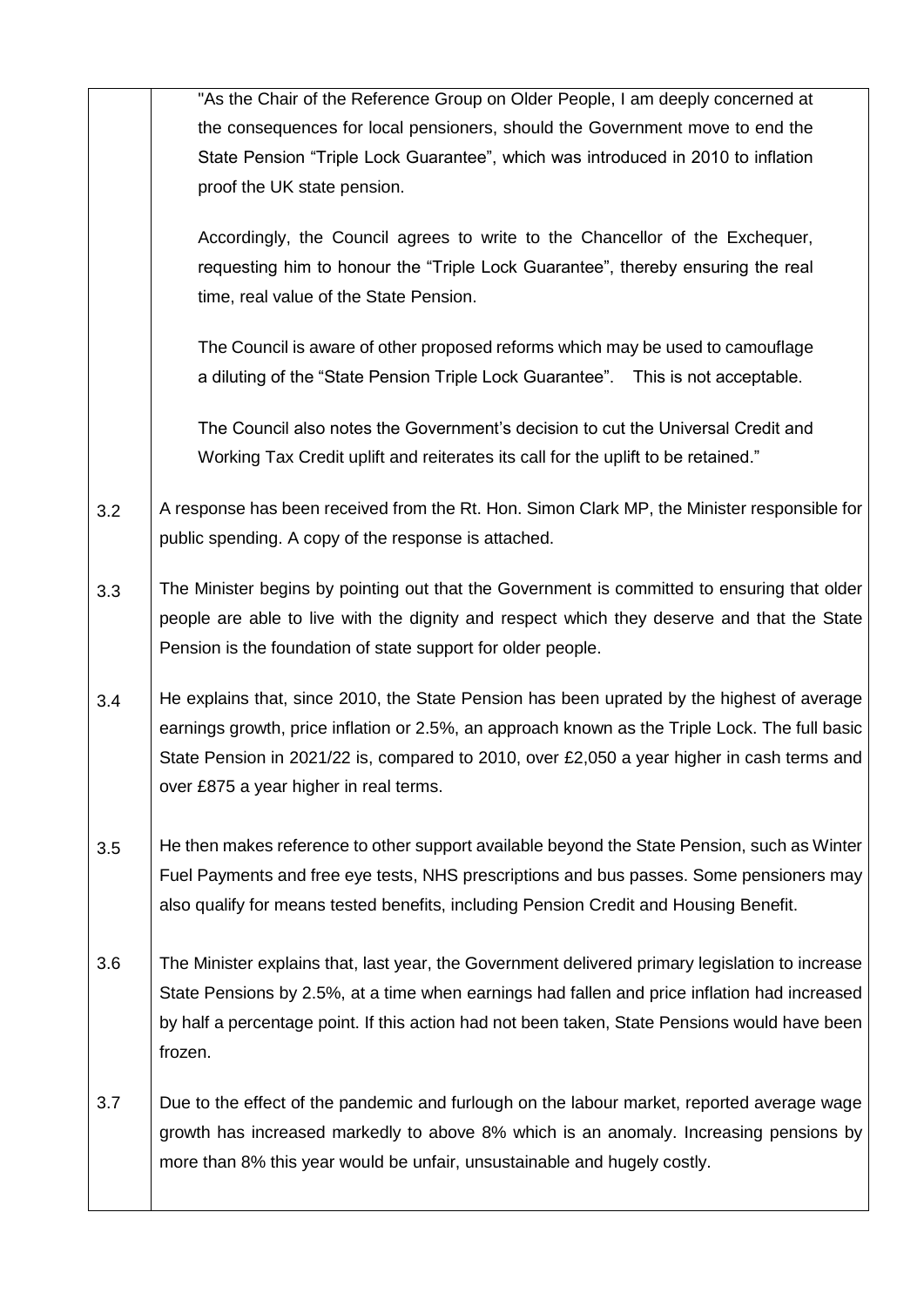- 3.8 That is, he points out, the reason why the Government is taking the responsible and fair decision to temporarily move to a double lock this year. That means that the State Pension will rise next year by the higher of inflation or 2.5%, thereby ensuring that pensioners are protected against the rising cost of living.
- 3.9 The Minister confirms that this is a temporary change and will be for one year only and adds that the Government remains committed to implementing the Triple Lock for the remainder of Parliament.
- 3.10 He then addresses the request within the motion to retain the Universal Credit uplift by stating that the £20 per week increase was always meant to be a temporary measure to support those households whose incomes and earnings were being affected by the economic shock of Covid-19. Extending the uplift permanently would incur a very significant annual cost and would be equivalent in 2022-23 to adding 1p to the basic rate of income tax and 3p to fuel duty.
- 3.11 He highlights the fact that the Government is, within the welfare system, maintaining the increase to Local Housing Allowance rates for Universal Credit and Housing Benefit in cash terms in 2021-22, which is worth an extra £600 on average for more than 1.5 million households. It is also enabling Universal Credit claimants to retain more of their monthly awards by bringing forward to April 2021 a planned reduction in the deductions cap and an increase in the UC advances repayment period.
- 3.12 The Government is also maintaining its focus on helping people move back into work. As part of its comprehensive Plan for Jobs, it announced the £2 billion Kickstart scheme, which will create hundreds of thousands of new, fully subsidised jobs for young people, and the new three-year Restart programme, which will provide intensive and tailored support to over one million unemployed Universal Credit claimants across England and Wales and assist them in finding work.
- 3.13 He adds that the Budget has built on this work by making an additional £126 million available for traineeships in England, increasing the payments for employers who hire new apprentices between April and September 2021 and establishing a £7 million flexi-job apprenticeships fund to enable apprentices to work across different employers, which was launched in August 2021. The National Living Wage was also raised in April, to ensure that the lowest paid workers continue to receive pay rises.

## **Financial and Resource Implications**

None associated with this report.